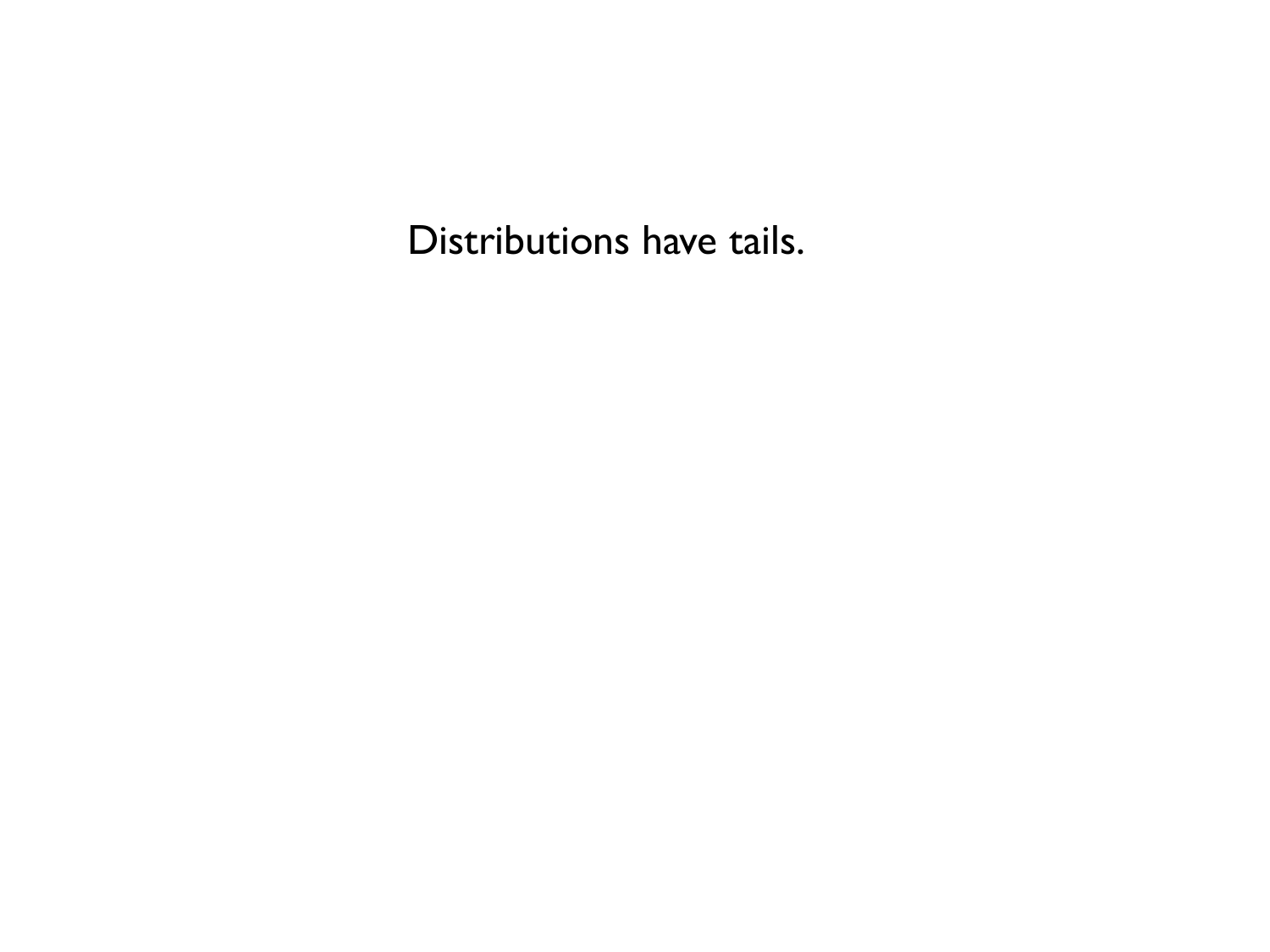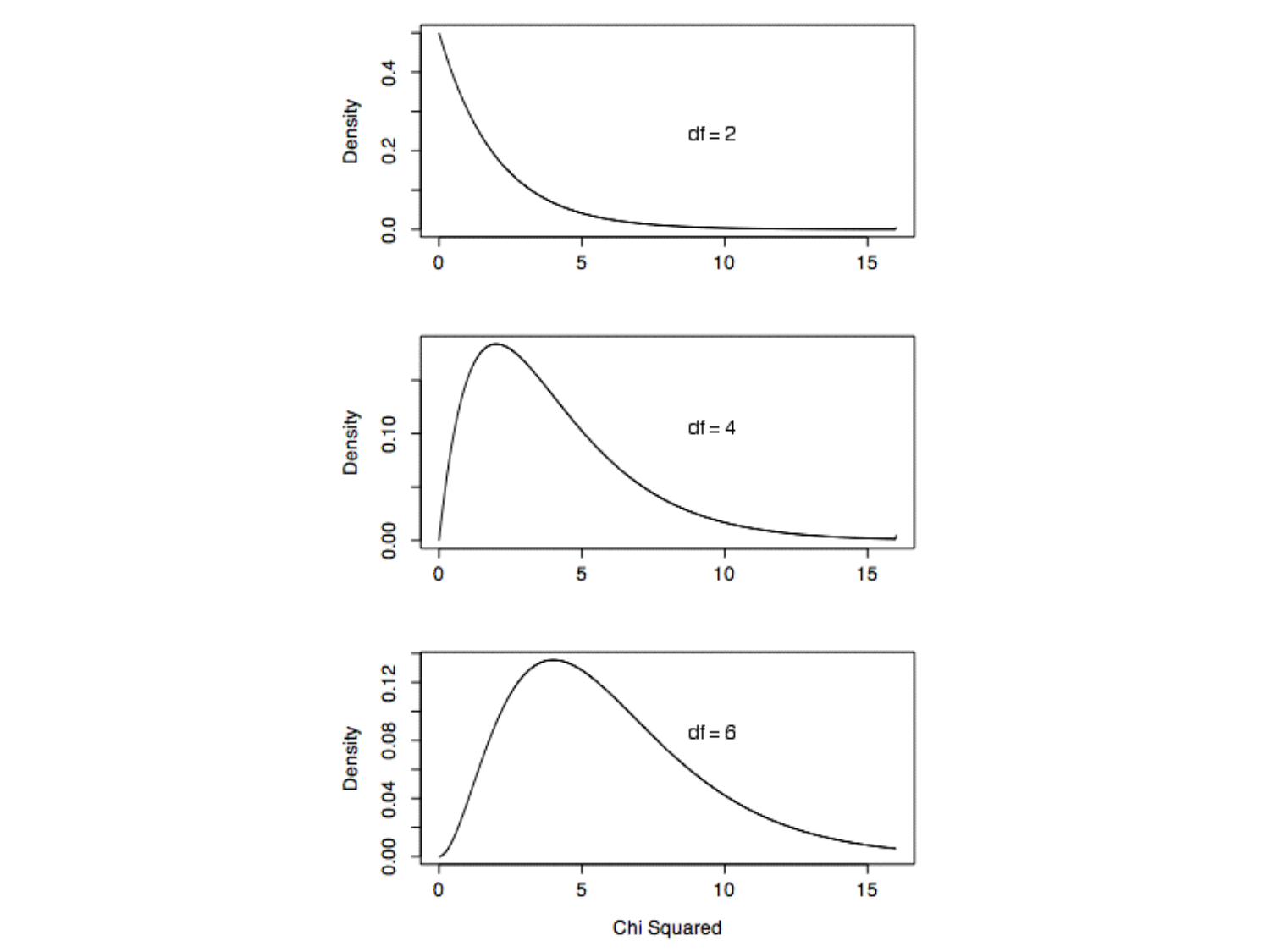

## P-values are uniformly distributed under the null hypothesis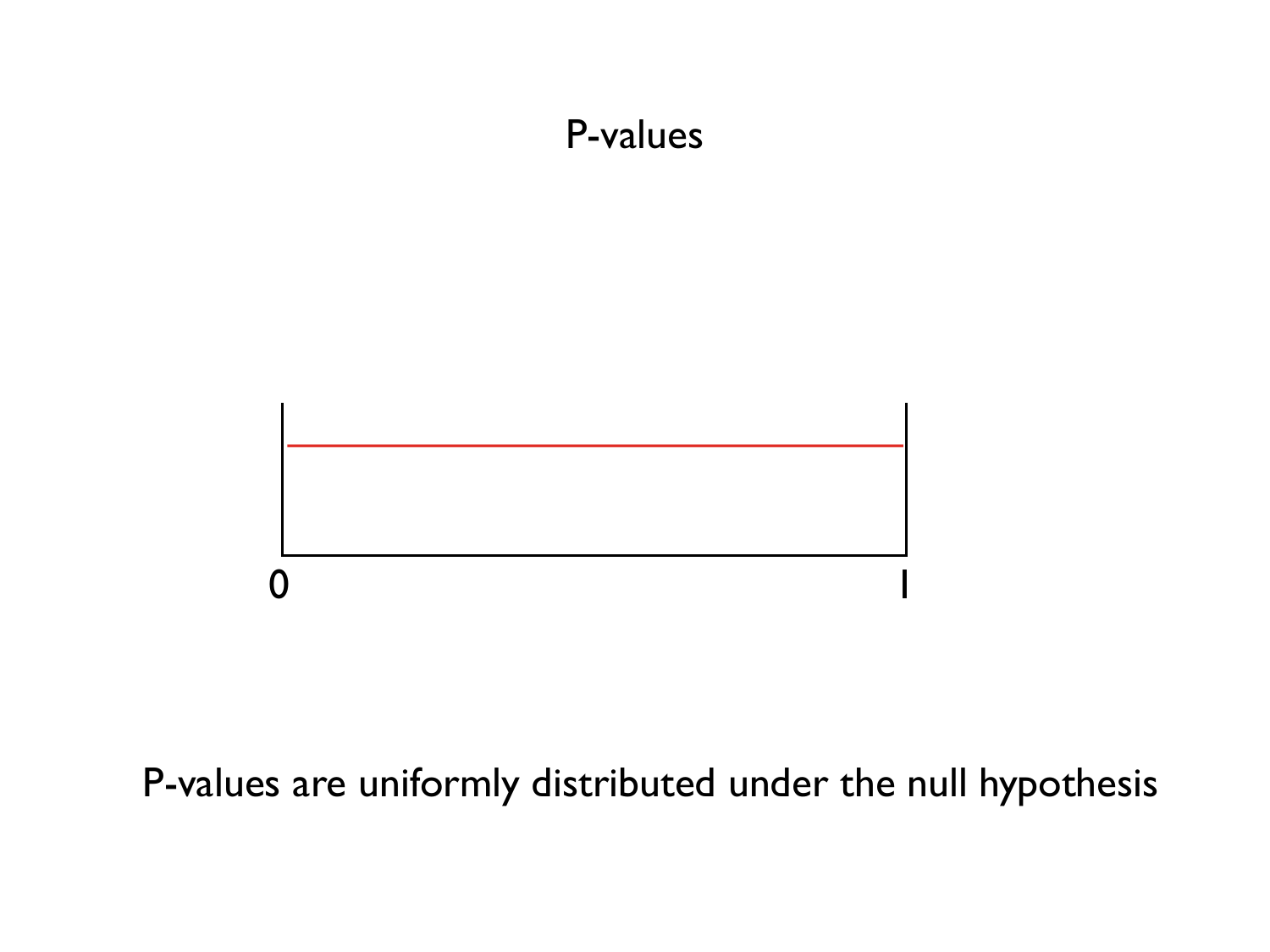## α = the probability of having a *single* false positive (type I error)

If you are conducting a single test, then  $\alpha$  is your p-value

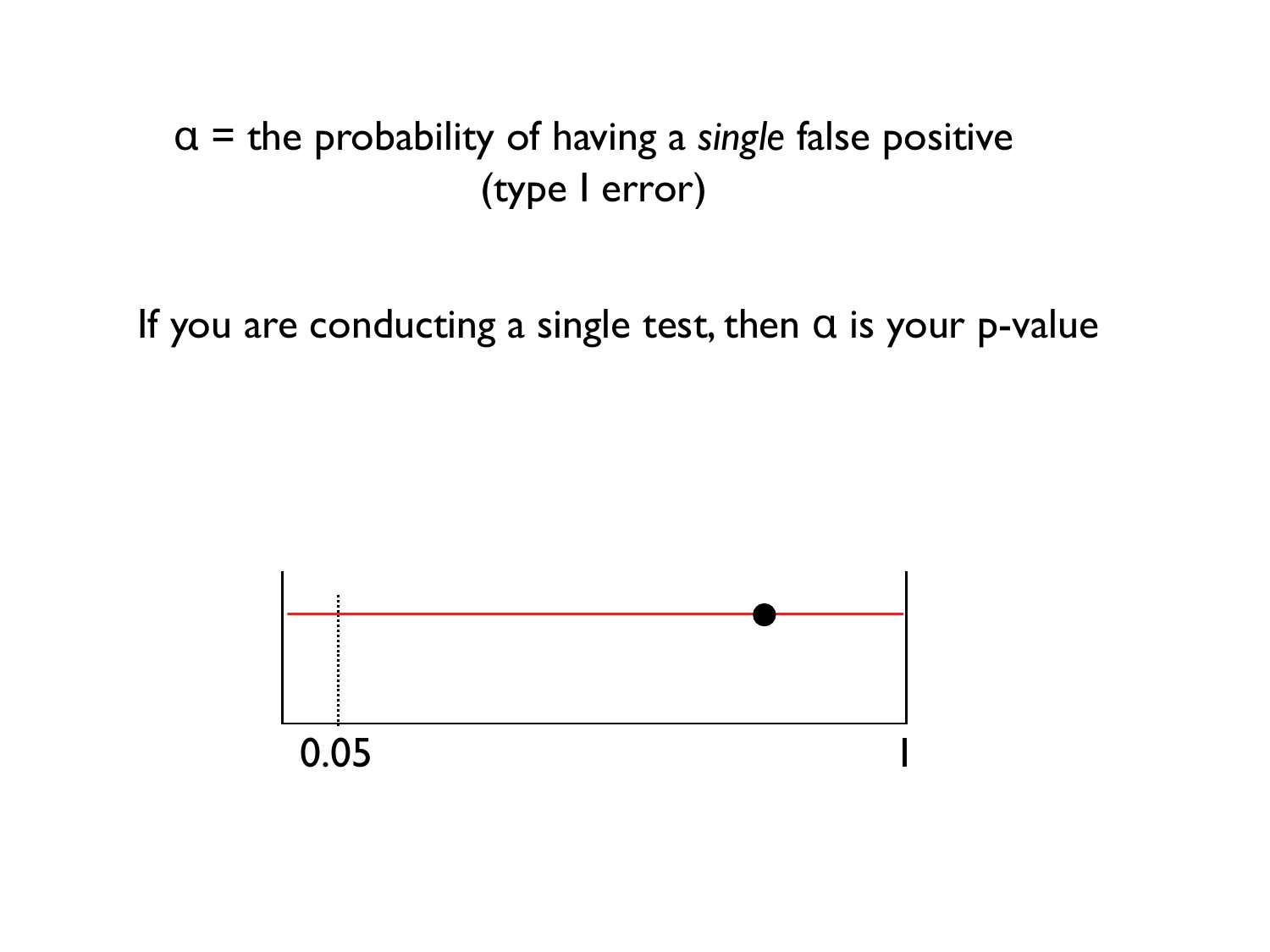If you are conducting multiples tests, then α is *not* your p-value

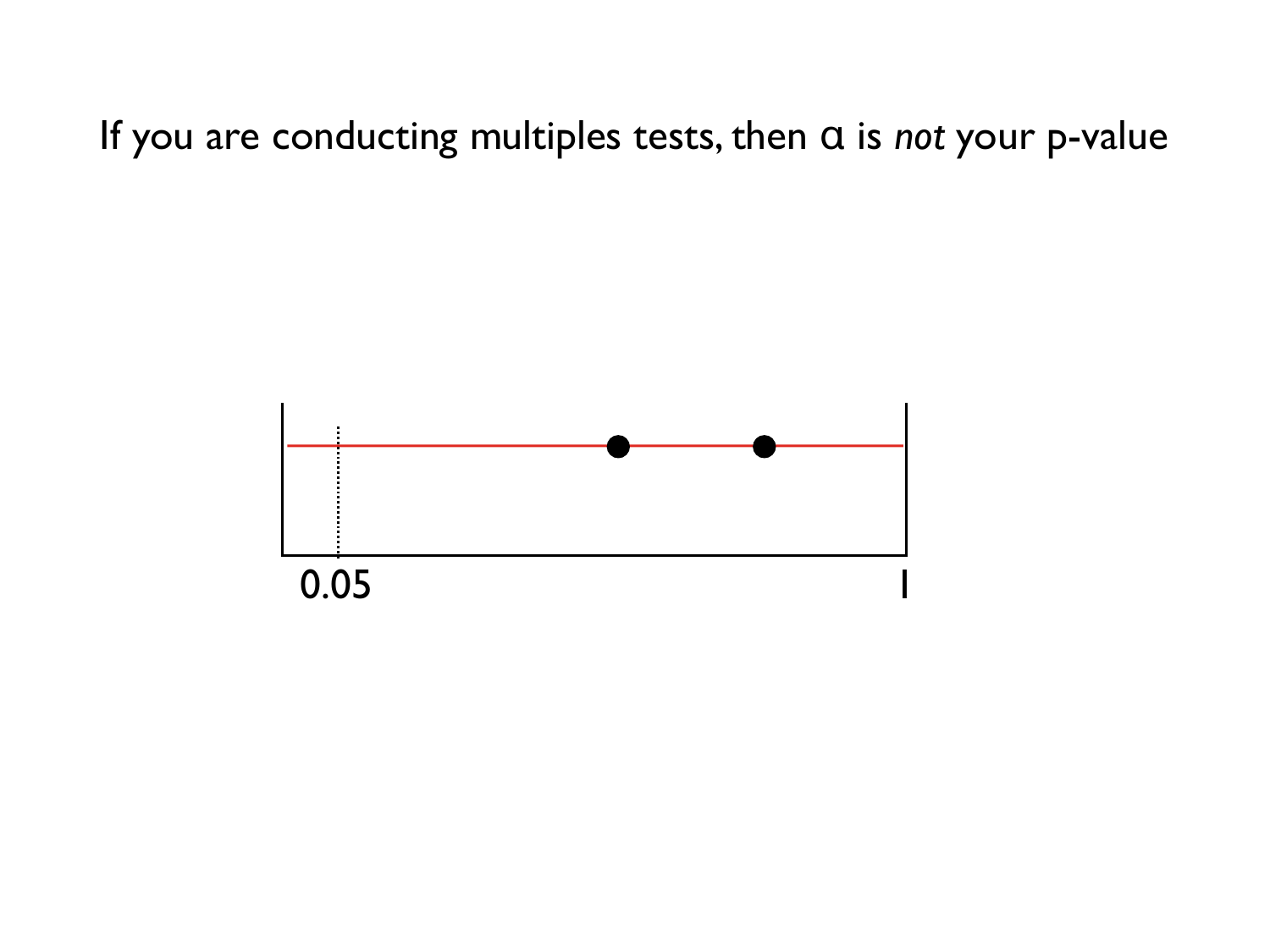Bonferroni correction

To maintain a probability, α, of a single false positive, then pvalue cut-off must become:

 $=$   $\alpha/m$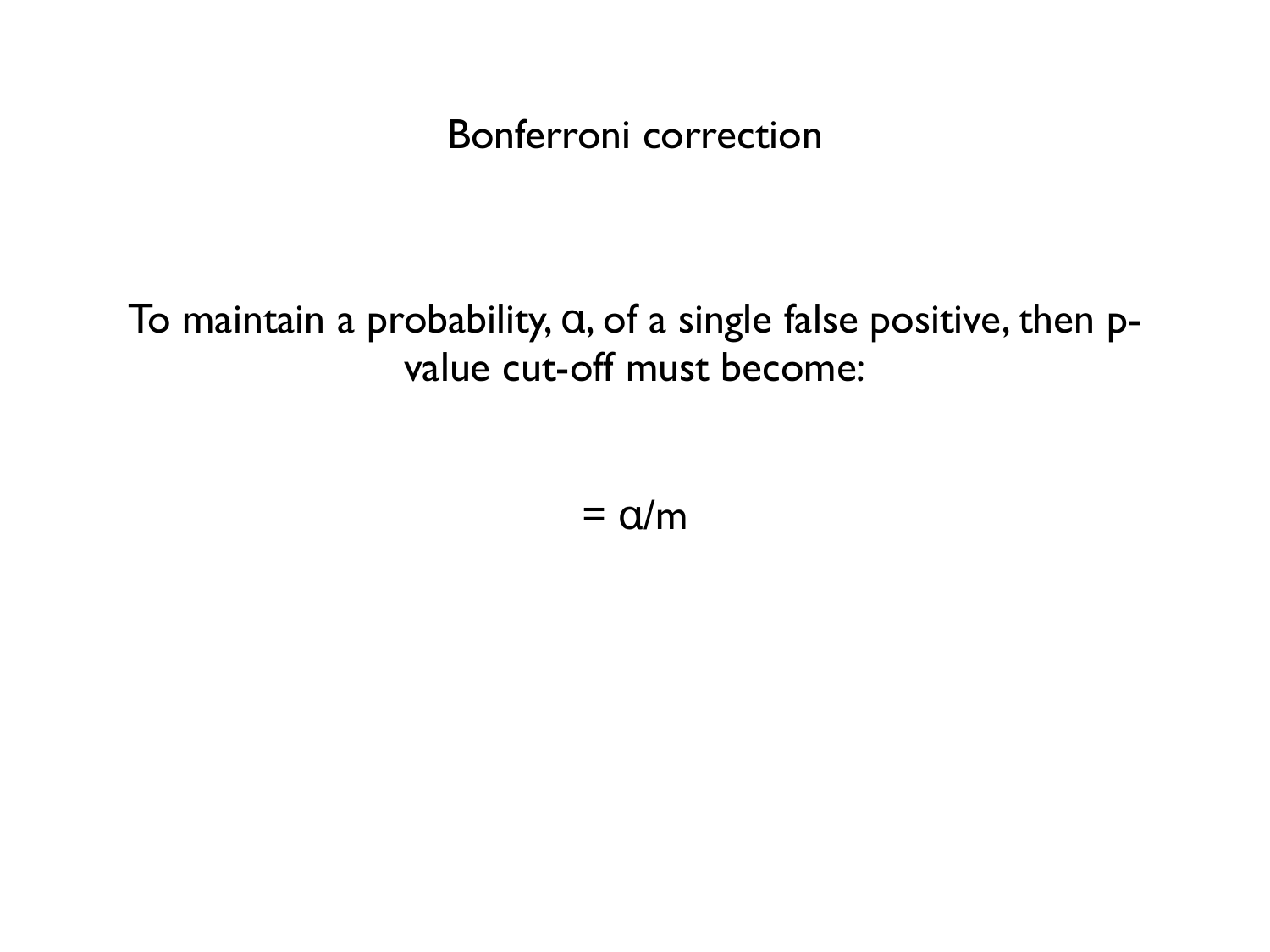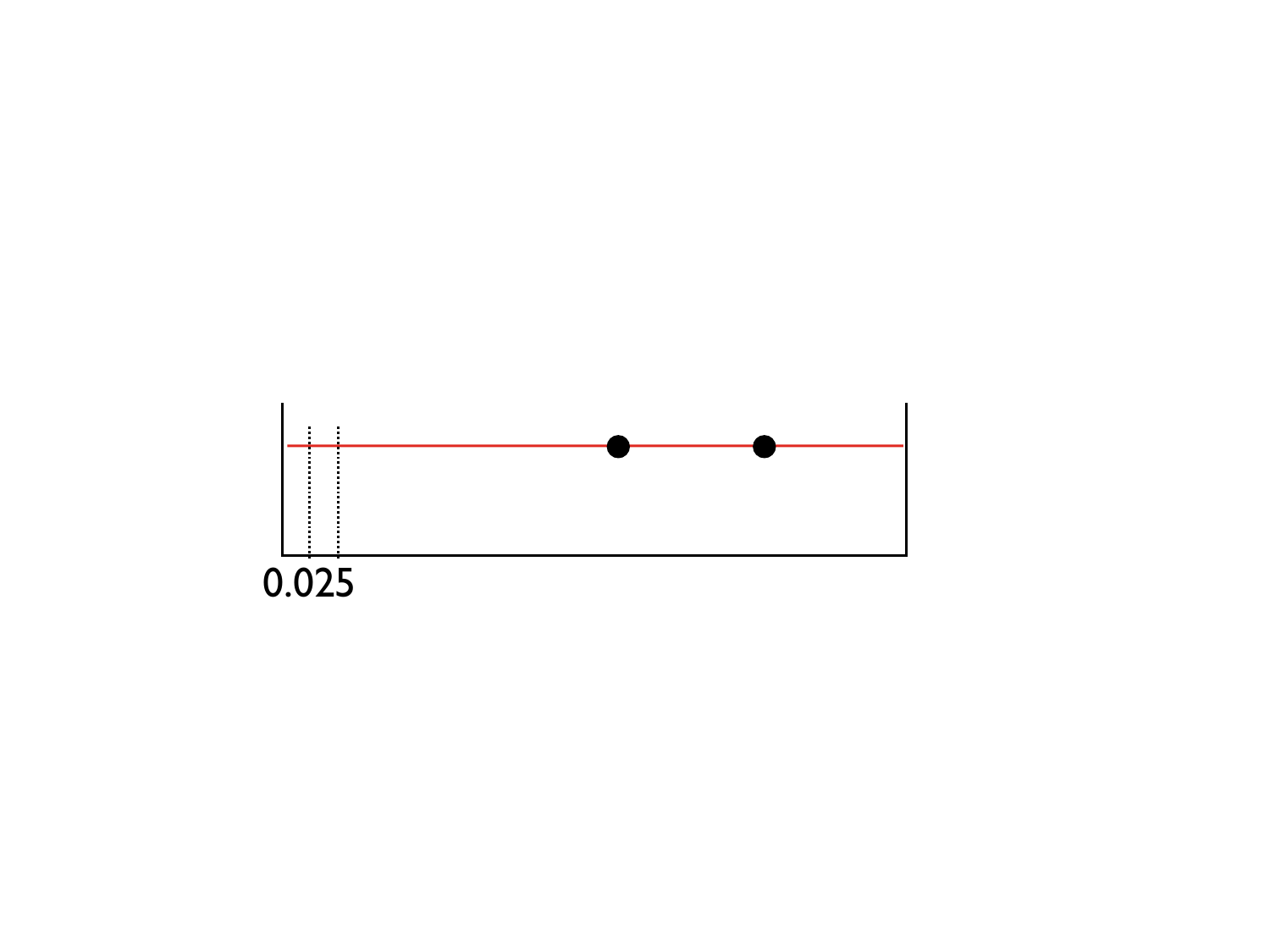#### Dunn-Sidak correction

$$
= I - (I - \alpha)^{1/m}
$$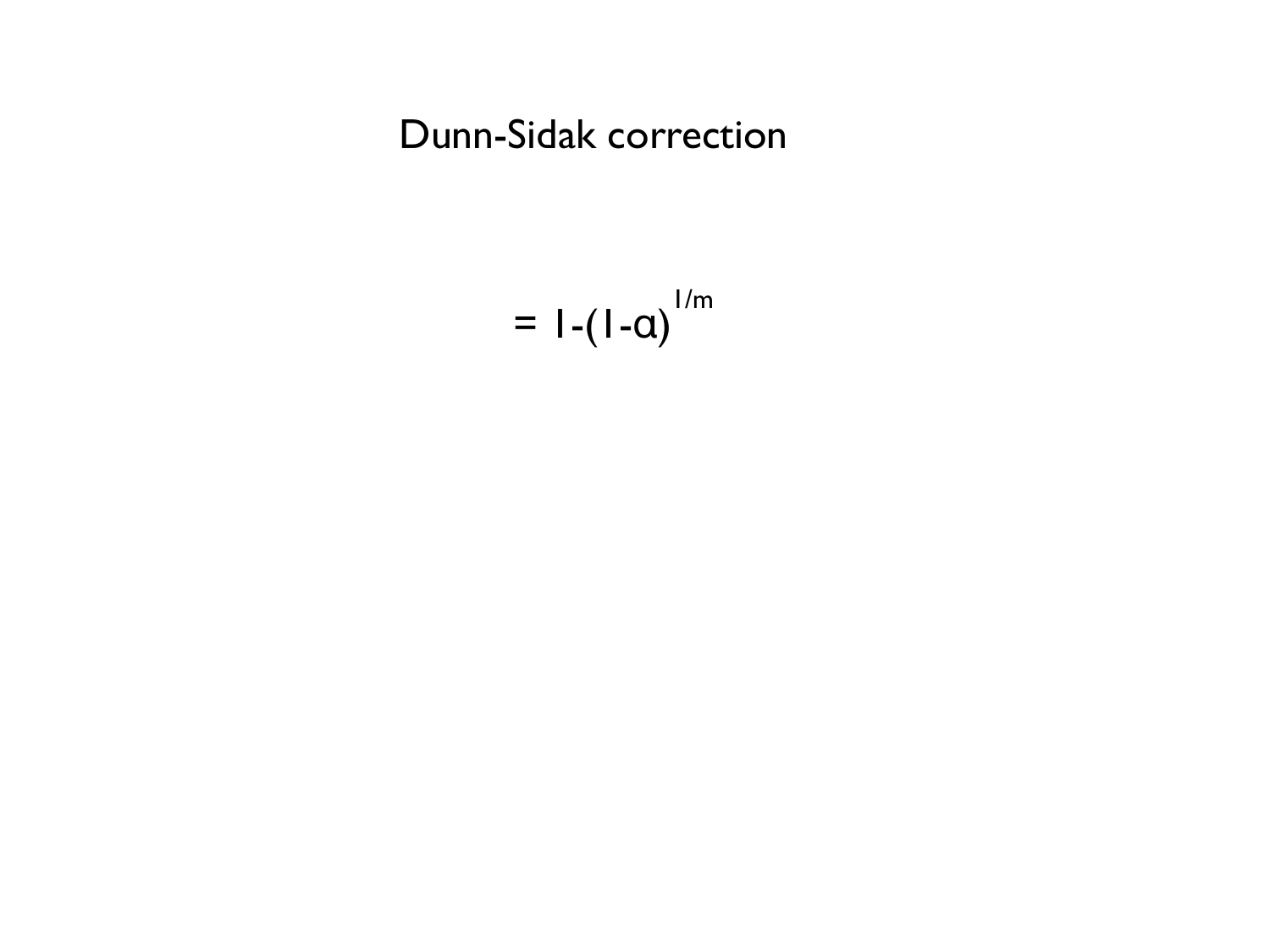#### False Discovery Rate (FDR)

Instead of controlling probability of a single false positive, simply control fraction of false positives *among your significant tests*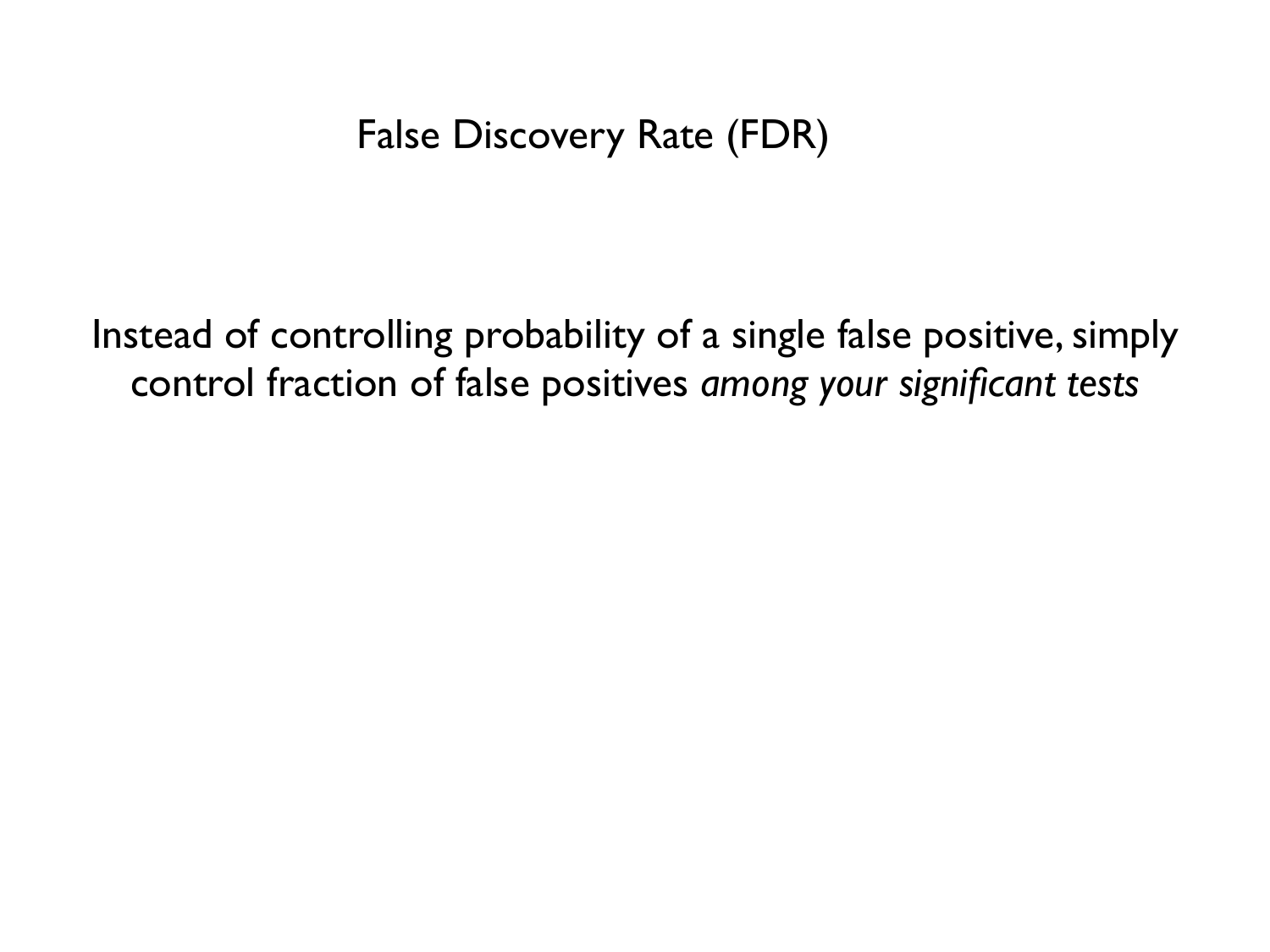

## If there are no true positives, p-values are uniformly distributed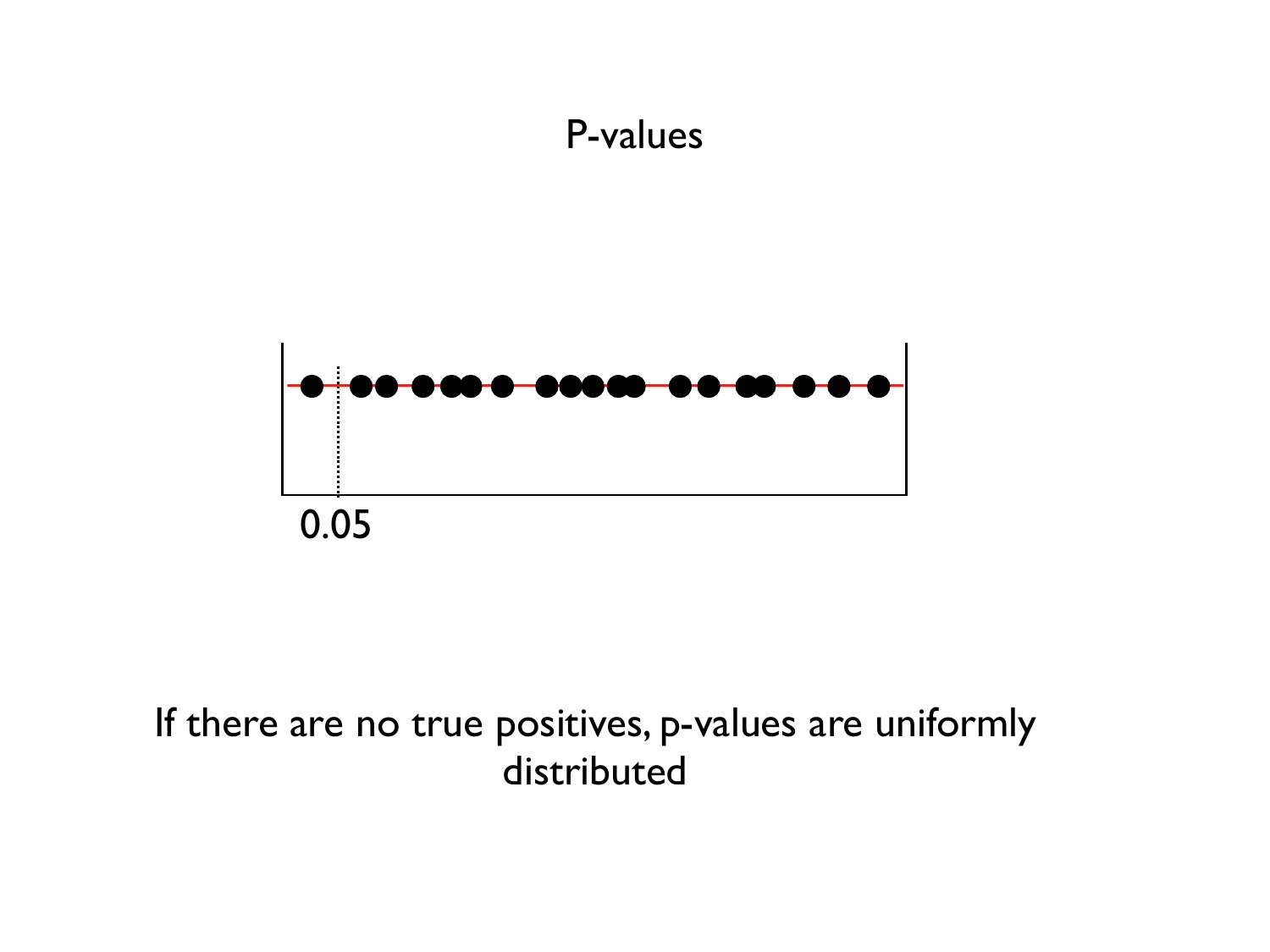False discovery rate



FDR= the number significant expected/ the number significant observed

(the expected number is itself binomially distributed)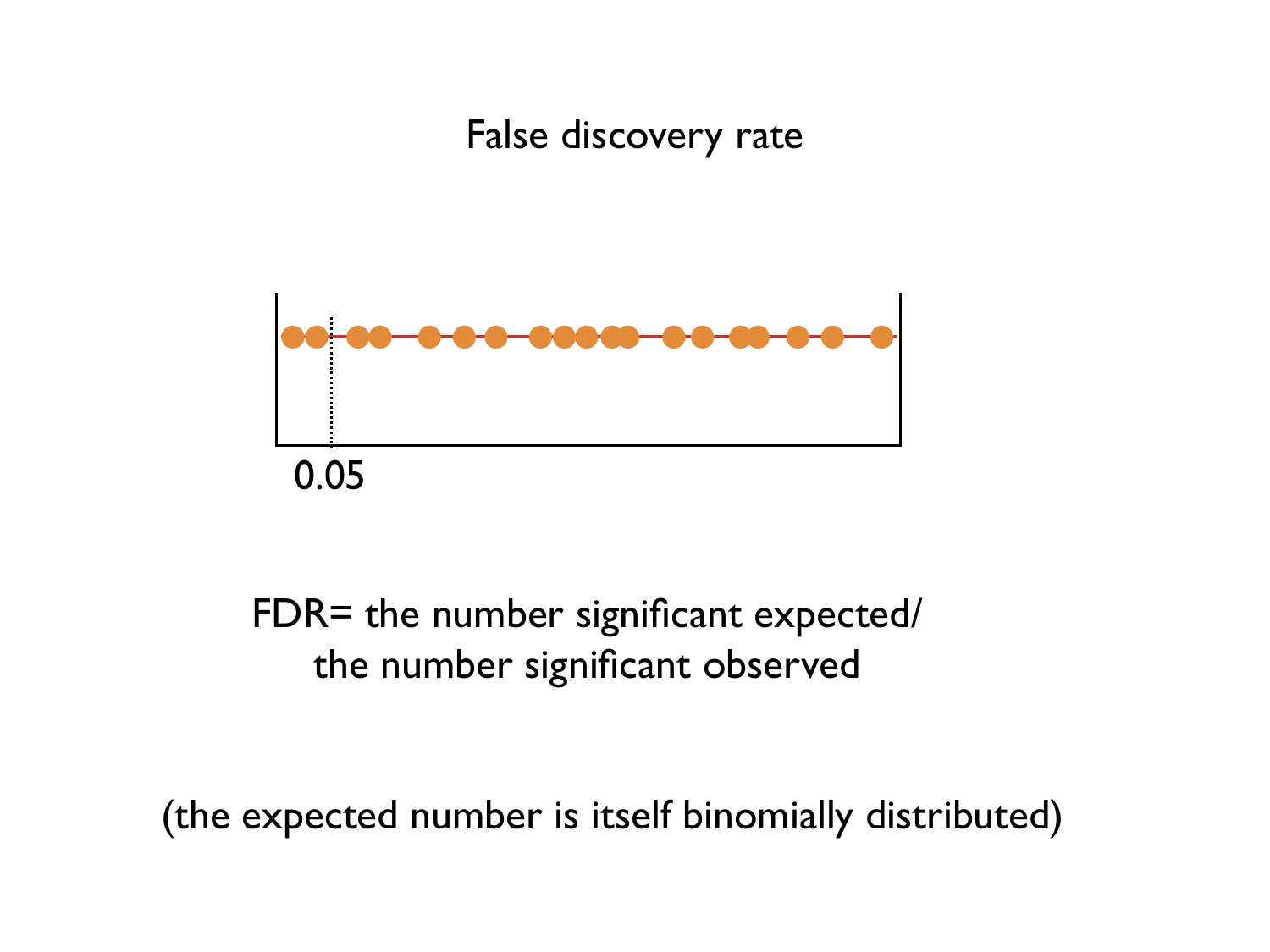False discovery rate



Even random data should have 5% of tests significant at 0.05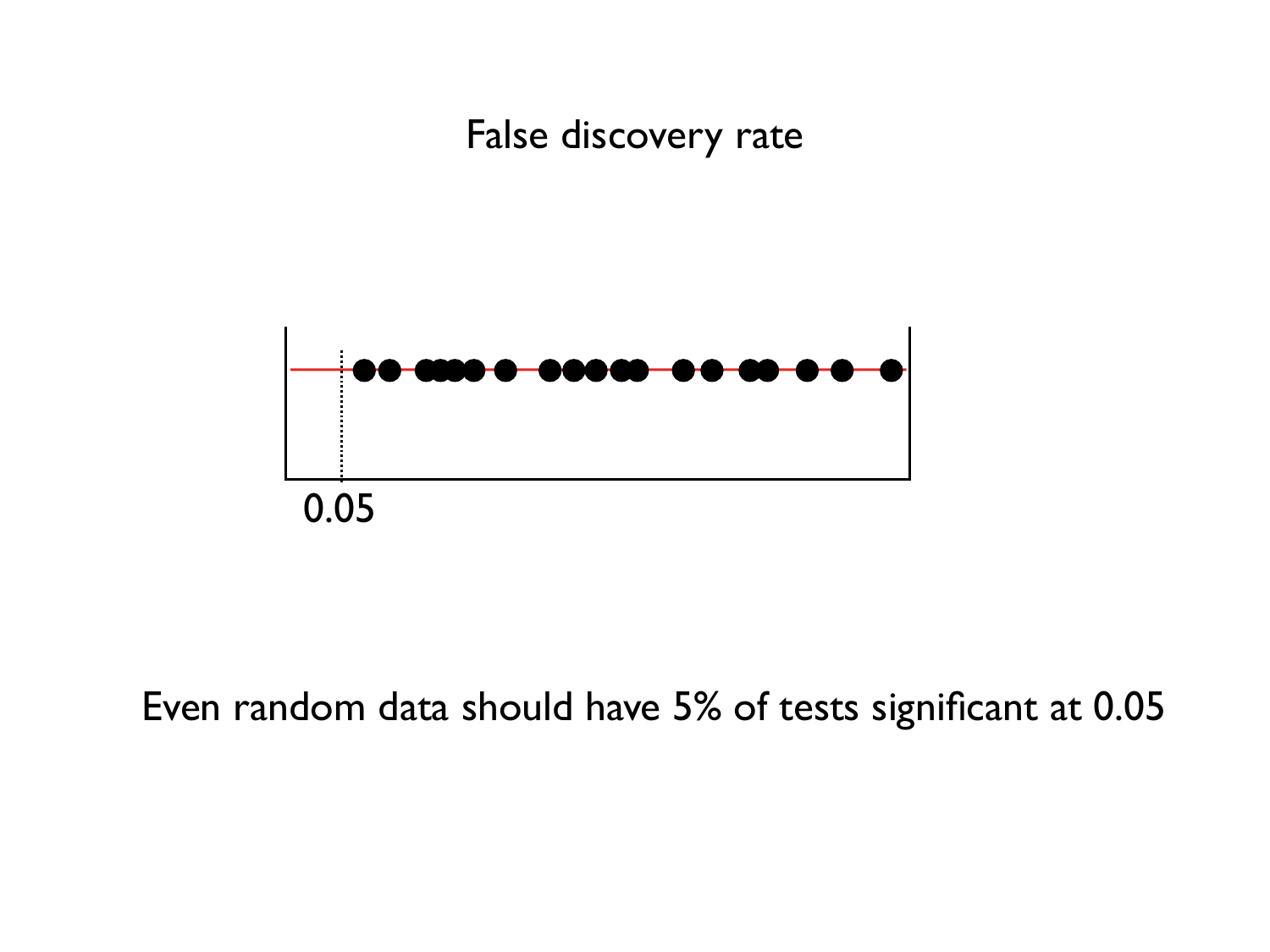# Type I and Type II error



Real data has true positives and true negatives, as well as false positives (type I) and false negatives (type II)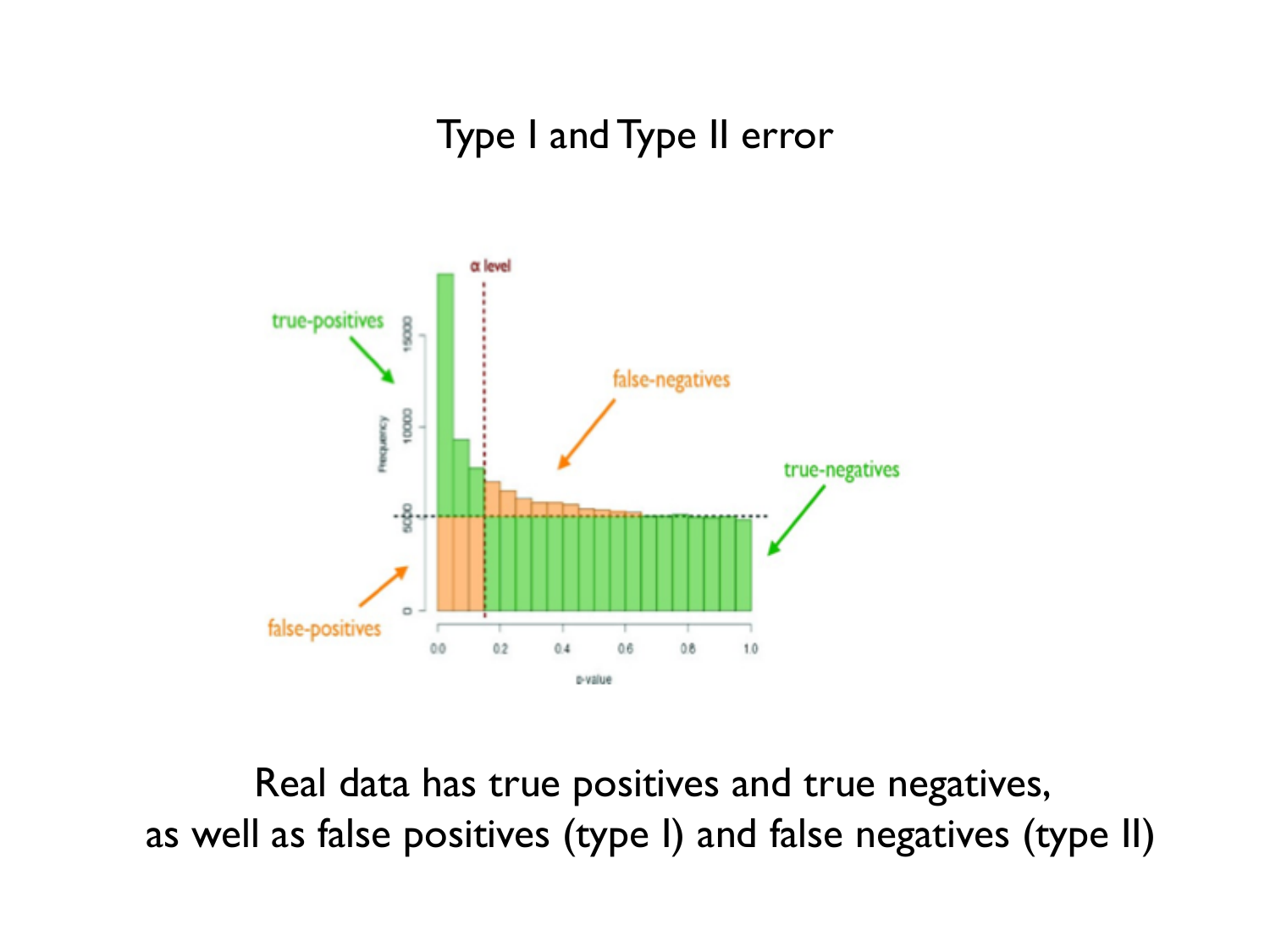

# FDR helps to avoid false negatives (type II error)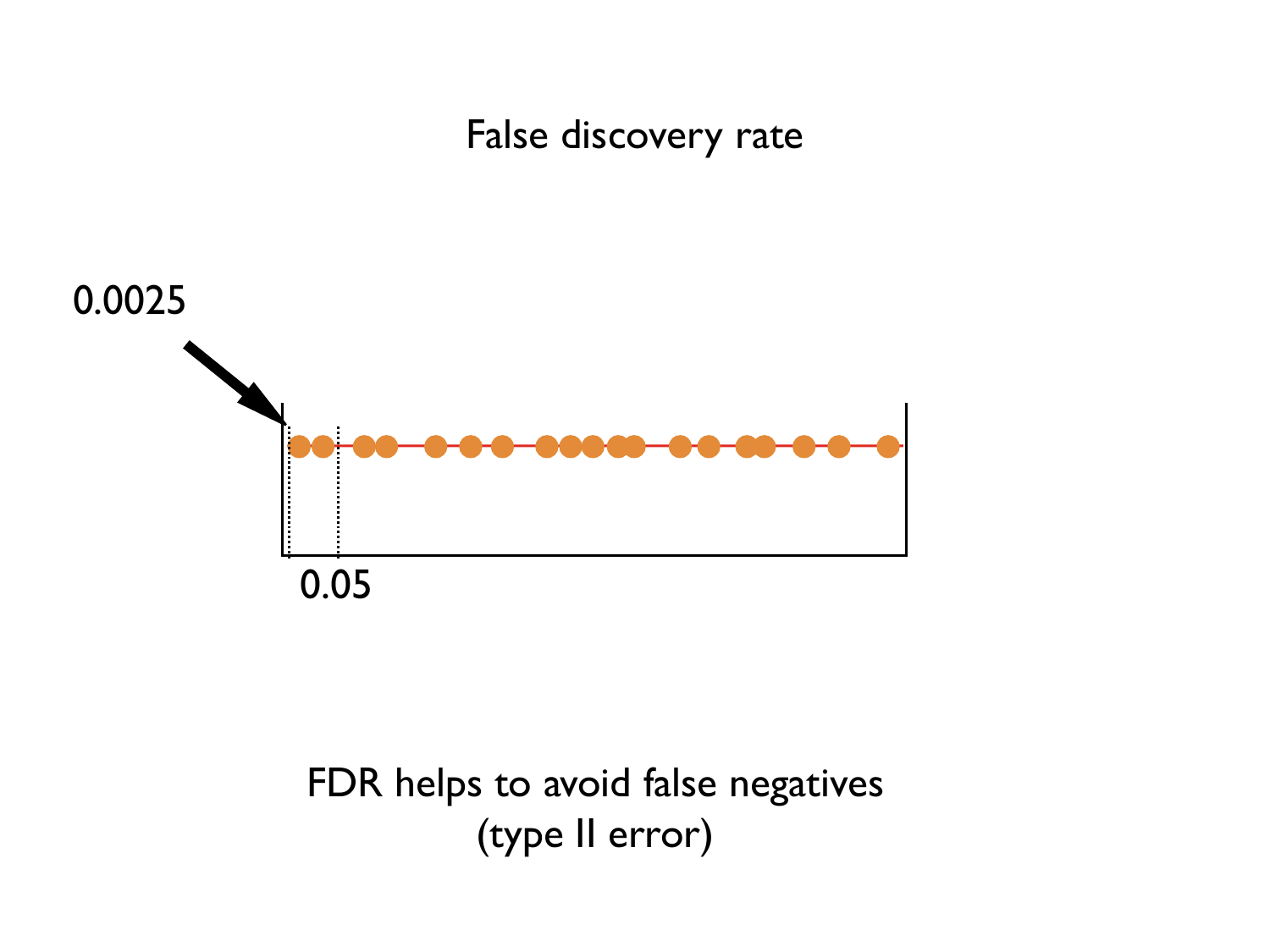#### False Discovery Rate

$$
FDR = p(i)*m
$$

where p(*i*) is the p-value of the *i*th test, and *i* is the rank of this test in the whole list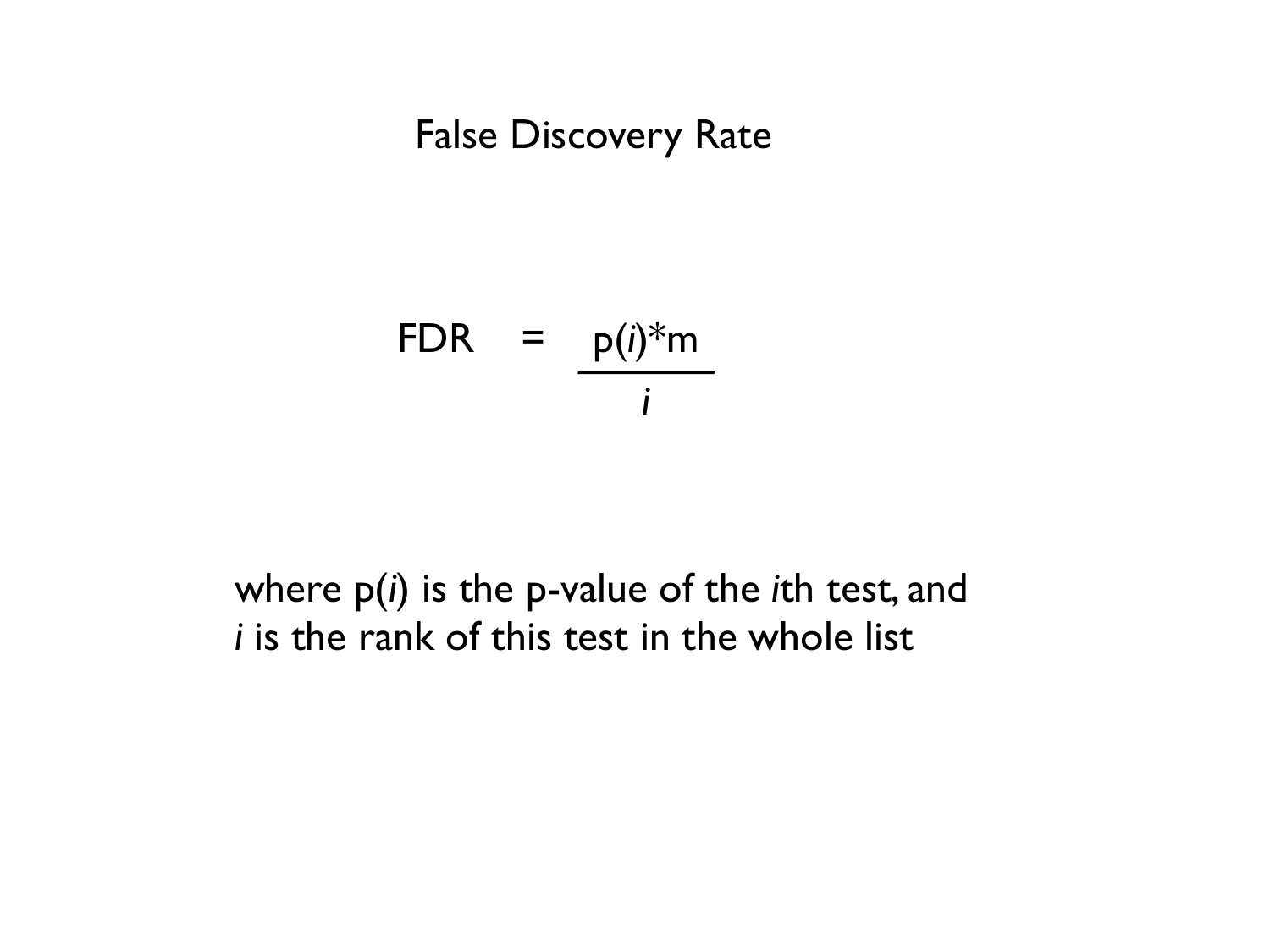$m=100$